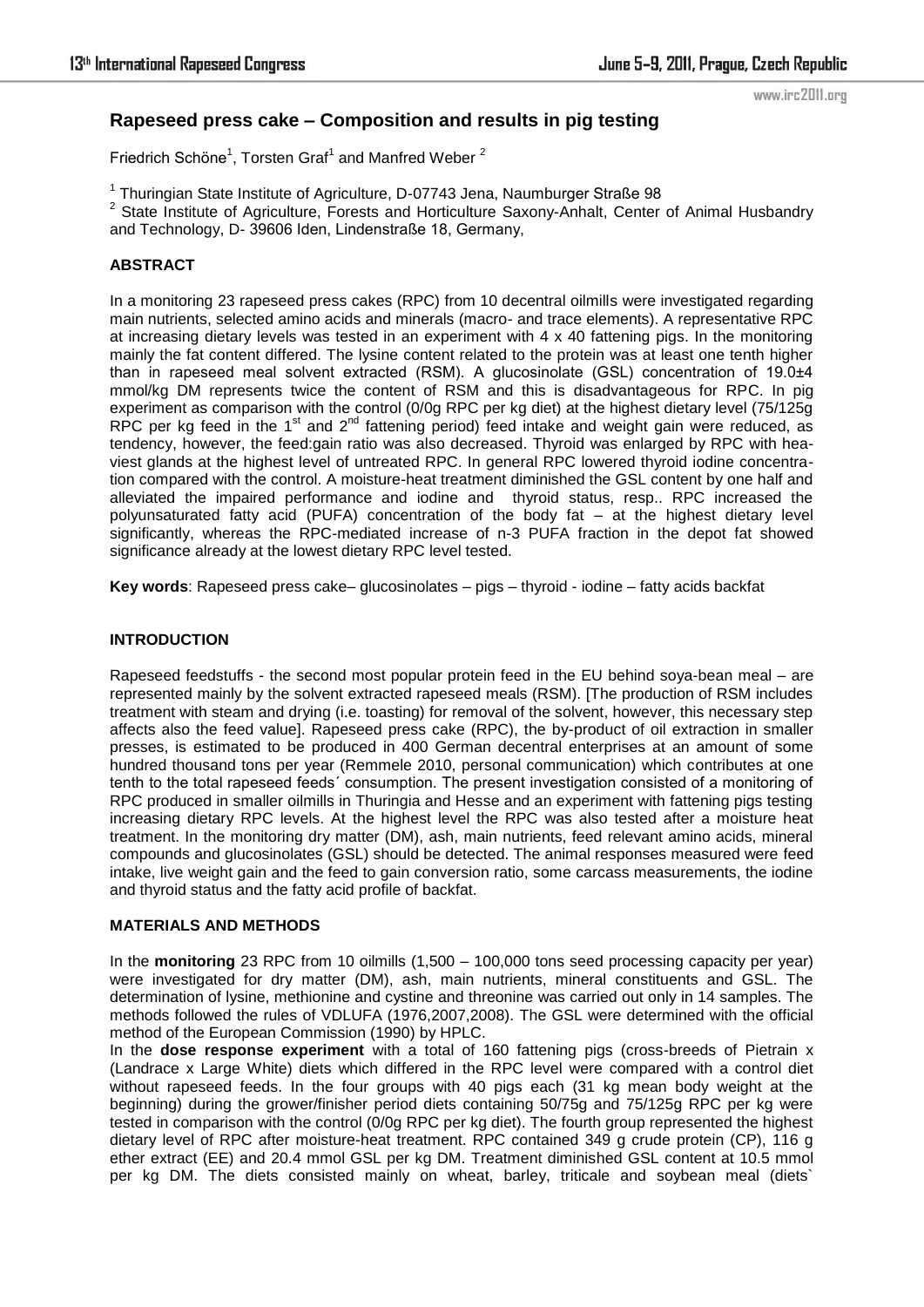www.irc2011.org

composition in WEBER and SCHÖNE, 2008). The sampling of blood and iodine analysis method and the determi-nation of fatty acids (FA) in backfat samples were described elsewhere (Schöne et al., 2001, 2002).

### **RESULTS**

In the monitoring the main nutrients and mineral constituents were in an expected range (Table 1). The fat content differed immensely, minimum 120 g/kg DM, maximum 173 g/kg DM. The lysine content of 6.2 g/100g CP is at least one tenth higher than in rapeseed meal solvent extracted (RSM). A mean GSL concentration of 19 mmol/kg DM represents twice the content of RSM and this is disadvantageous for RPC.

Table1: Constituents of the rapeseed press cakes from 10 oilpreeses in the monitoring 2006 (1-3 samples per enterprise, mean ± standard deviation, SD)

| <b>Constituents (No. samples</b>          |            | <b>Concentration</b> |
|-------------------------------------------|------------|----------------------|
| analysed)                                 |            | mean ± SD            |
|                                           |            |                      |
| Dry matter, DM (23)                       | g/kg       | 915±12               |
| <b>Crude nutrients and fibre frations</b> | g/kg DM    |                      |
| (23)                                      |            |                      |
| Crude protein (CP)                        |            | $347 \pm 17$         |
| Ether extract                             |            | $142 \pm 21$         |
| Crude fibre                               |            | $129 \pm 8$          |
| N free extract                            |            | $322 \pm 2$          |
| Neutral detergent fibre (NDF)             |            | $246 \pm 24$         |
| Acid detergent fibre (ADF                 |            | $185 \pm 11$         |
| Lignin                                    |            | $84 \pm 4$           |
| Ash                                       |            | $66 \pm 3$           |
| Amino acids(14)                           |            |                      |
| Lysine                                    | g/kg DM    | $21.2 \pm 0.5$       |
| Methionine + cystine                      | g/kg DM    | $13.8 \pm 0.6$       |
| Threonine                                 | g/kg DM    | $14.9 \pm 0.5$       |
| Lysine                                    | % des RP   | $6.2 \pm 0.2$        |
| Methionine + cystine                      | % des RP   | $4.0 \pm 0.2$        |
| Threonine                                 | $%$ des RP | $4.4 \pm 0.2$        |
| Macro- and trace elements (23)            |            |                      |
| Calcium                                   | g/kg DM    | $7.1 \pm 0.4$        |
| Phosphorus                                | g/kg DM    | $10.7 \pm 0.8$       |
| Sodium                                    | g/kg DM    | $0.3 \pm 0.3$        |
| Potassium                                 | g/kg DM    | $12.4 \pm 0.9$       |
| Magnesium                                 | g/kg DM    | $4.5 \pm 0.4$        |
| Copper                                    | mg/kg DM   | $3.4 \pm 0.7$        |
| Manganese                                 | mg/kg DM   | 64<br>±7             |
| Zinc                                      | mg/kg DM   | 65<br>± 6            |
| <b>Iron</b>                               | mg/kg DM   | $131 \pm 18$         |
| Glucosinolates, as total (23)             | mmol/kg DM | $19.0 \pm 4.0$       |

In the dose response experiment RPC, untreated, at the highest dosage tested, lowered feed intake and weight gain ( $P=0.06$ ) and decreased the feed:gain ratio. Thyroid was enlarged by RPC with heaviest glands at the highest level of untreated RPC. In general, RPC lowered thyroid iodine concentration compared with the control. However, also the difference between untreated and treated RPC at the same high dietary level was significant indicating a reduced goitrogenicity caused by partial GSL inactivation via moisture/heat treatment.

RPC increased the PUFA concentration of the body fat – at the highest dietary level significantly, whereas the RPC-mediated increase of n-3 PUFA fraction in the depot fat showed significance already at the lowest dietary RPC level tested.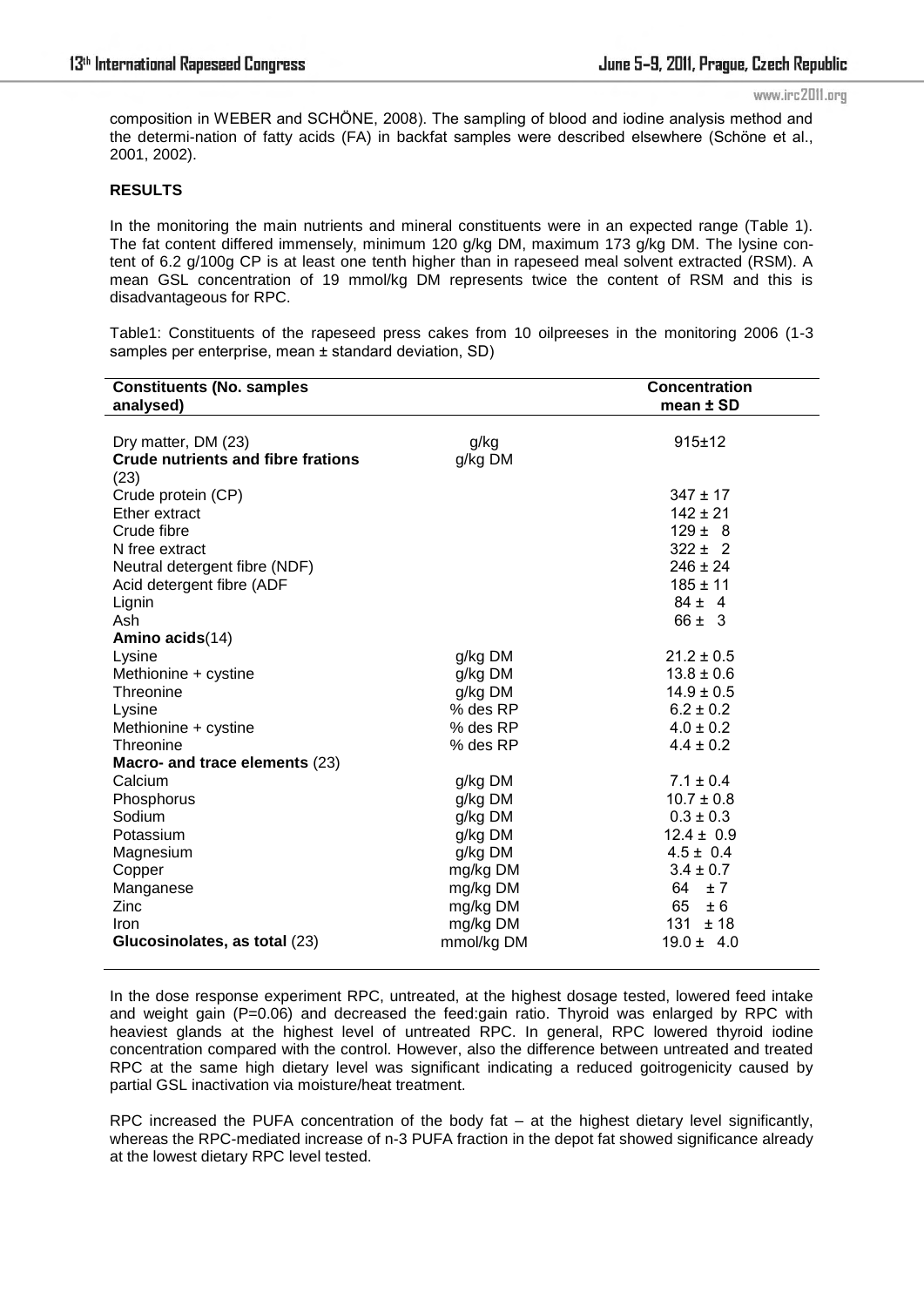### **DISCUSSION**

A content of 17 mmol GSL per kg RPC (910 g DM per kg) is nearby the 20 mmol GSL per kg which characterize rapeseed feeds with lower quality in pigs according to statement of a working group at the 11<sup>th</sup> Int. Rapeseed Congress in Copenhagen 2003. However, 20 mmol GSL per kg focus on RSM with its traces of fat and calculated for fat free matter the RPC had and about 15% higher content of GSL. The quality rules of German breeders aim at a maximum of 18 mmol per kg seed = 30 mmol GSL per kg fat free matter and the EU allows for seed for sowing even 25 mmol per kg seed = 40 mmol glucosinolates per kg fat free matter (European community, 1999). Indeed, GSL limit the acceptance of rapeseed feeds resulting in decreased daily weight gain and according to an upper tolerable level of 1.5 mmol GSL/kg pig feed the maximum percentage of RPC should be restricted to 5 - 10 % considering the RPC in the monitoring (Table 1) with a range from 9 to 23 mmol GSL per kg DM. Such recommended RPC percentages in pig feed result from the present experiment (Table 2), however, also from former experiments with RPC and ground rapeseed (Schöne *et al.,* 1994;1996; 2001). The role of GSL as main causative agents for performance depression in pigs was confirmed by the benefit of GSL degradation through moisture heat treatment. Several compounds from GSL degradation by activation of rapeseed-own myrosinase (thioglucoside glucohydrolase, EC 3.2.3.1) due to crushing and the wet medium seem to be volatile, e. g. isothiocyanates (ITC) and nitriles. Other compounds, e. g. oxazoli-dinthions and thiourea derivatives which are created by reactions of free amino acids with ITC, seem to persist in the moisture/heat treated RPC. The persisting compounds from GSL degradation together with the rest intact GSL might represent an inhibitory effect on thyroid expressed by significant increased gland weight and lowered thyroid iodine concentration in the pigs of the group fed the moisture/heat treated RPC (in comparison with the control without rapeseed feeds).

Table 2 : Results of the experiment on fattening pigs, mean $\pm$ SD (31 -116 kg weight range tested, in the groups 96 - 99 days duration, 38 pigs/group, thyroid and backfat investigation in 9 pigs per group)

| Rapeseed press<br>cake   | g/kg diet          | Without<br>(control)  | 50/75                   | 75/125                     | 75/125                    |
|--------------------------|--------------------|-----------------------|-------------------------|----------------------------|---------------------------|
| Glucosinolates           | mmol/kg diet       |                       | 1.0/1.5 <sup>1</sup>    | $1.5/2.6$ <sup>1</sup>     | 0.8/1.3 <sup>1</sup>      |
| Feed intake <sup>2</sup> | kg/day             | 2.50                  | 2.42                    | 2.30                       | 2.32                      |
| Weight gain              | g/day              | 893±91                | 869±95                  | 853±88                     | 876±102                   |
| Feed : gain ratio $2$    | kg feed/kg weight  | 2.83                  | 2.81                    | 2.73                       | 2.68                      |
| Thyroid weight           | mg /kg body weight | $74^{b}$ ±18          | $100^{a}$ ± 29          | 114 $a$ <sup>a</sup> $±23$ | 99 $^{a}$ ±16             |
| Thyroid iodine           | $\mu$ g/g          | $1580^{\degree}$ ±380 | 931 $^{\circ}$ ±137     | $842^{\circ}$ ±131         | $1096^{b}$ ±181           |
| <b>PUFA</b>              | g/100g backfat FA  | $10.6^{\circ}$ ±0.9   | $10.7^{b}$ ±0.6         | $11.8^{\degree}$ ±0.6      | $11.8^{\text{a}} \pm 1.4$ |
| n-3 PUFA                 | g/100g backfat FA  | $0.72^{b}$ ±0.08      | $0.90^{\text{a}}$ ±0.06 | $1.19^{a}$ ±0.07           | $1.03^a \pm 0.13$         |

PUFA = polyunsaturated fatty acids

ab different indices in the same line indicate significant differences

 $160$ -day growing period/finishing period  $2$  group feeding – no SD

Regarding the connection between feed fat and body fat an increase of 1 % units polyunsaturated fatty acids, PUFA (from 100% total backfat FA) per 10 g rapeseed oil equivalents/ kg feed was in the magnitude of the results of former experiments (Schöne et al., 2002). The relation of n6- to n3-PUFA fell from 14 : 1 in the control till 9 : 1 in the groups fed the highest percentage RPC. A pig fat with more PUFA and a lower relation of n6- to n3-FA is closer to the recommendations of Nutrition Societies (D A CH 2000). The production of longer storable sausage, e.g. salami, or ham; requires a harder pigfat and so the PUFA content should be lower than 15%. Considering this upper limit the effect of the RPC administered and of the respective rapeseed oil equivalents was moderate and neglectable for storability of the previously mentioned meat products.

As conclusion, there were no significantly negative effects of RPC on performance and also the thyroid enlargement and the decrease of the thyroid iodine concentration were in a tolerable range. The highest proven RPC level (7.5%/12.5% of the diet in the grower /finisher period of fattening) reduced the feed intake and daily weight gain (tendency), but improved the feed to gain ratio. A moisture heat treatment alleviated the negative efects of RPC and should be investigated furthermore.